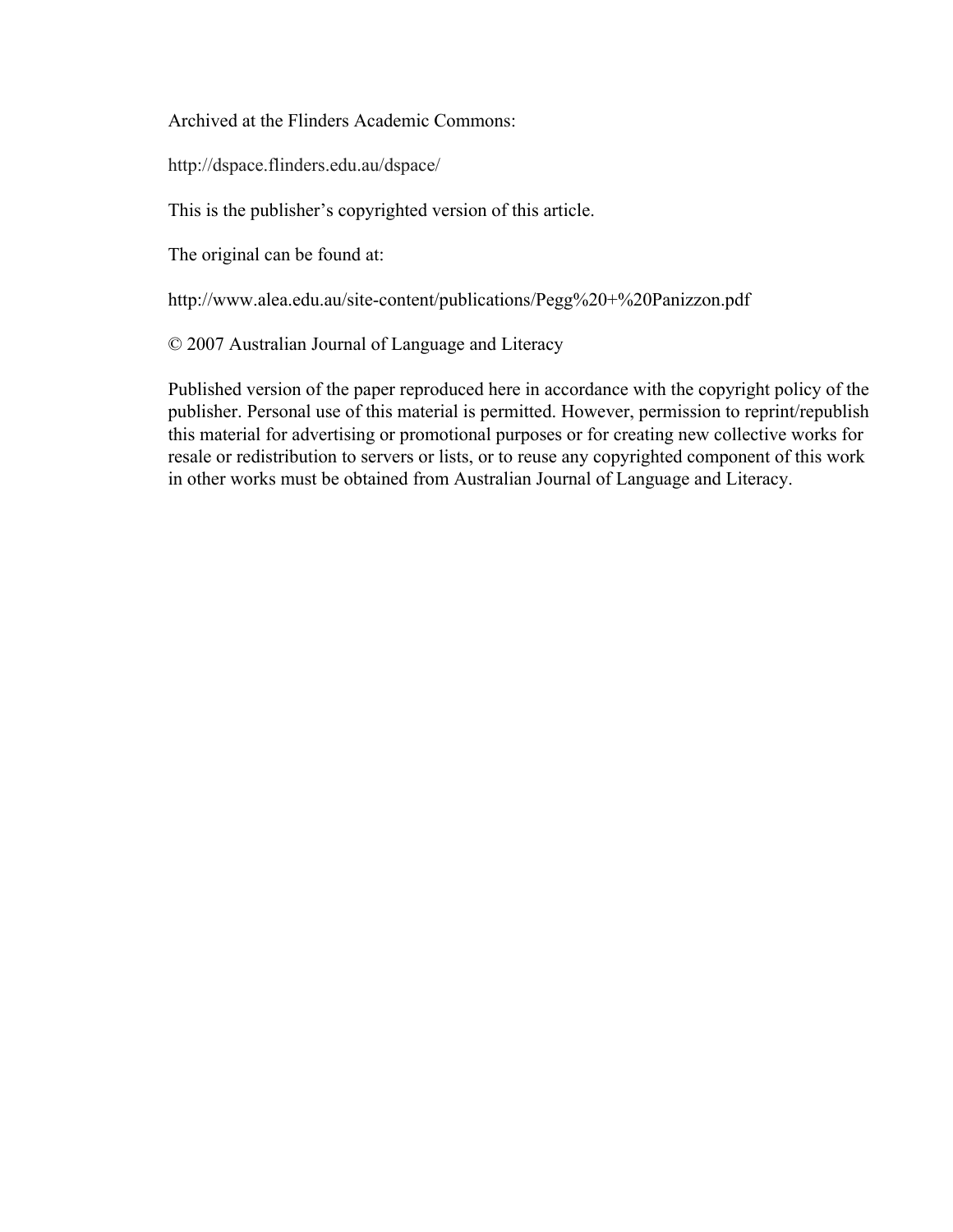### *Inequities in student achievement for literacy: Metropolitan versus rural comparisons*

John Pegg and Debra Panizzon

■

NATIONAL CENTRE OF SCIENCE, INFORMATION AND COMMUNICATION TECHNOLOGY, AND MATHEMATICS EDUCATION FOR RURAL AND REGIONAL AUSTRALIA (SIMERR), UNIVERSITY OF NEW ENGLAND

*This paper explores inequities in student achievement in literacy that emerge when data are interrogated from a metropolitan, regional and rural perspective. In this analysis, data are drawn from the Programme for International Student Assessment (PISA) and the Australian National Benchmark results for Years 3, 5 and 7 students. The results in relation to geographical location highlight significant differences in student performance.* 

#### *Introduction: Schooling in rural and regional areas*

In 1999, state Ministers of Education agreed:

Schooling should be socially just, so that students' outcomes from schooling are free from the effects of negative forms of discrimination based on sex, language, culture and ethnicity, religion or disability; and of differences arising from students' socio-economic background or geographic location. (MCEETYA, 1999)

This quote, taken from *The Adelaide Declaration on National Goals for Schooling in the Twenty-first Century,* encompasses a fundamental and underpinning tenet of education policy in Australia; that is, the centrality of provision of equal educational opportunities for all students. However, reports (e.g., Arnold, 2001; Boylan, Sinclair, Smith, Squires, Edwards, Jacob, O'Malley & Nolan, 1993; Isolated Children's Parents' Association (ICPA), 1999; Vinson, 2002) focusing on rural and regional education in Australia over the last two decades suggest that equity of education provision has not been achieved.

Associated with problems with rural education have been other issues confronting country regions. Many rural areas have undergone major demographic changes that have affected the educational opportunities of their students. For example, Squires (2003) reported that in the 1900s approximately 54% of Australia's population lived in rural areas; this figure PEG G & PA NIZ Z O N • AUSTRALIA Z<br>N JOU<br>Z AL OF LA N GUA GE A N D LITERA CY, Vol. 30, No. 3, 2007. pp. 177–190

### 177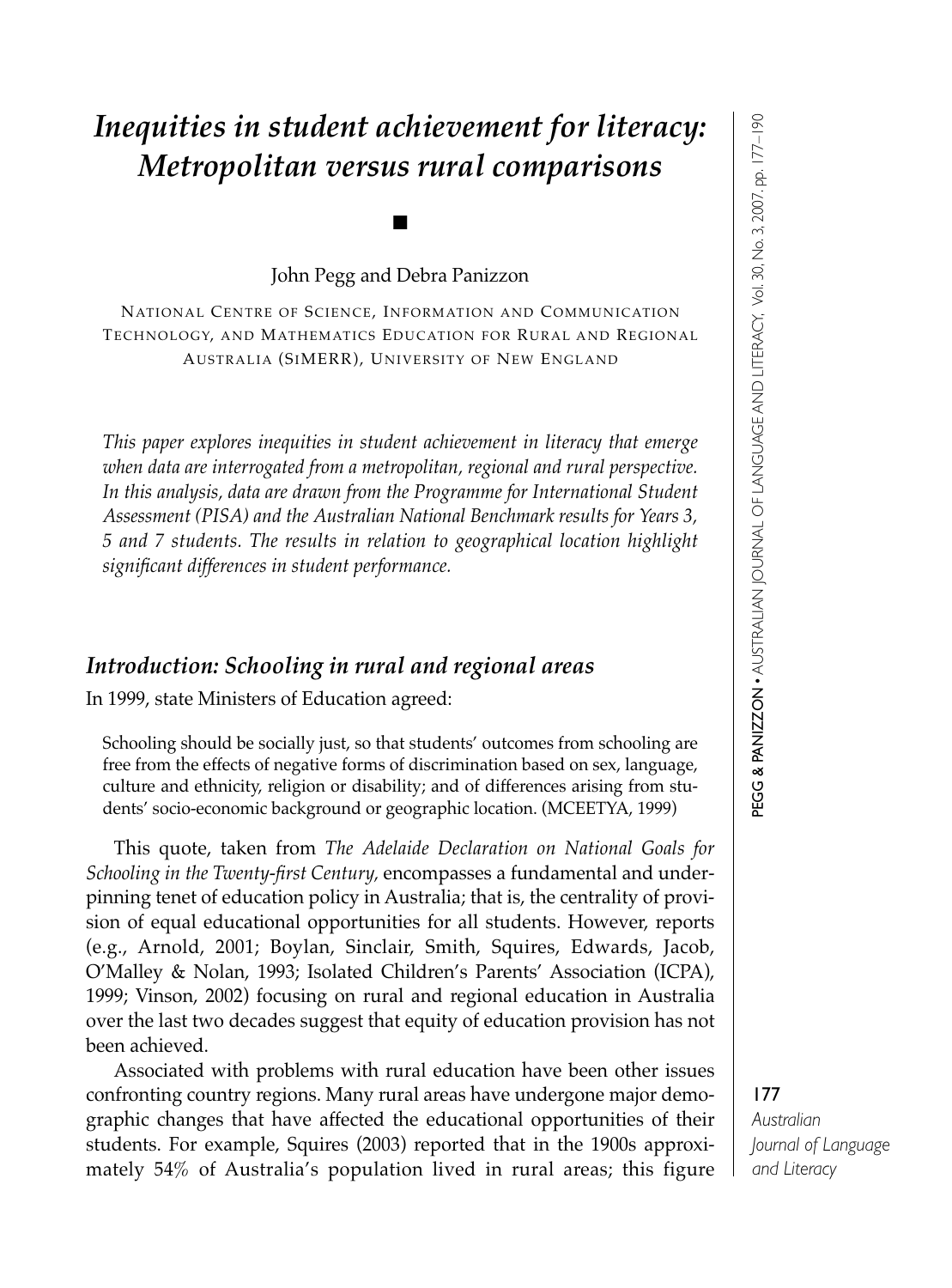dropped to  $21\%$  towards the end of the  $20<sup>th</sup>$  century. The immediate effect of urban migration is a reduction in the diversity and availability of employment in rural locations, as corporate rationalisation leads to the closure of banks and other small businesses in small towns (Squires, 2003). Subsequently, employees are forced to either move to larger centres, taking their families with them (thereby reducing the population further) or change their careers. One critical result of these employment changes is that the average household income in approximately 80% of Australian rural municipalities is estimated at being at least 10% below the national average (Squires, 2003).

In rural areas, schools are 'seen as a resource for the community and a local economic strength' (Arnold, 2001, p. 8) resulting in strong school-community links. While this is a positive outcome, it does mean that schools are likely to be affected by even subtle changes that occur in the local community. Literature (e.g., Lyons, Cooksey, Panizzon, Parnell & Pegg, 2006; Roberts, 2005; Vinson, 2002) over the last few years has identified inequities that exist with many teachers and students in rural schools not being able to access a range of educational services that are taken for granted in metropolitan centres.

Some of the major issues highlighted in the rural education literature include:

- difficulties in attracting and retraining experienced teachers (Yarrow, Ballantyne, Hansford, Herschell & Millwater, 1998)
- feelings of isolation experienced by many teachers, particularly those new to the profession (Herrington & Herrington, 2001; Roberts, 2005)
- lack of professional development opportunities for teachers within a reasonable geographical distance from the schools (Boylan & McSwan, 1998; Vinson, 2002)
- lack of adequate preservice preparation of teachers in dealing with scenarios likely to be experienced in rural schools (e.g., multi-age classrooms) (Boylan, 2003)
- inability to employ experienced casual staff (Roberts, 2005) and
- inadequate resources (Roberts, 2005).

In the last few years, filling teaching positions in some discipline areas has become problematic, due to a national shortage of teachers. For example, Skilbeck and Connell (2003) revealed that 67% of schools across Australia had experienced difficulty in finding suitably qualified mathematics teachers. While this is an issue in metropolitan areas it has reached a critical point for rural areas with a growing proportion of schools unable to fill positions with suitably qualified staff (Harris, Jensz & Baldwin, 2005). The result is that in some states and territories, students are being taught by teachers who do not have the deep subject knowledge or the teaching experience to max-

# PEG G & PA NIZ Z O N • AUSTRALIA Z<br>N JOUR<br>Z AL OF LA N GUA GE A N D LITERA CY, Vol. 30, No. 3, 2007. pp. 177–190

#### 178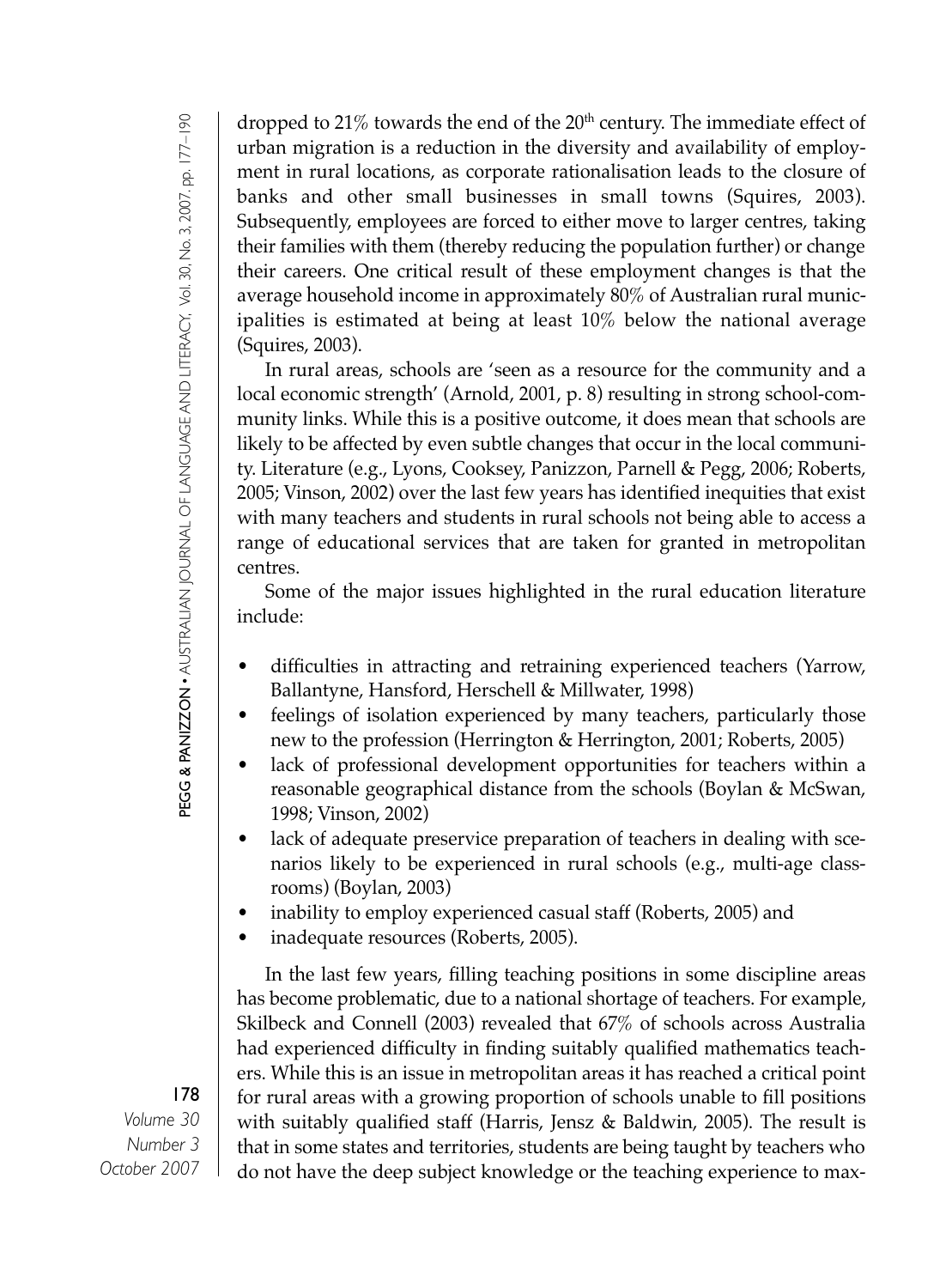imise students' learning outcomes in specific discipline areas.

Recent evidence from international and national tests indicates that inequities in student achievement do exist in different geographical locations in Australia in the areas of mathematics and science (Alloway, Gilbert, Gilbert & Muspratt, 2004; Cresswell & Underwood, 2004; Human Rights and Equal Opportunity Commission (HREOC), 1999; Jones, 2002). The purpose of this paper is to extend this work to identify and discuss trends into the area of literacy. This is achieved by considering two large-scale data sets that provide valid comparative results that have the potential to highlight the extent of education inequities in the literacy area. These two data sets are the Programme for International Student Assessment (PISA) and the National Benchmarks for Reading and Writing prepared by the Ministerial Committee on Employment, Education and Youth Affairs (MCEETYA).

### *International test comparisons*

In 2003, 15-year-old students from 42 countries made up of 31 from the Organisation for Economic Co-operation and Development (OECD) including Australia, and 11 partner countries participated in the Programme for International Student Assessment (PISA). The test focused on students' scientific, mathematical, and reading literacies along with their problemsolving ability. These areas were assessed using a variety of multiple-choice and extended-response questions based around a stimulus article. The tests were not curriculum-based and involved real-world contexts that were seen to be topical, interesting, and engaging for students. An example of the type of stimulus item used to assess reading literacy in the PISA test was: *Feel good in your running shoes*. Once students had read an initial article, they completed a series of questions aimed at different levels of complexity. Two examples of the types of questions used are:

#### **What does the author intend to show in this text?**

- A. That the quality of many sports shoes has greatly improved.
- B. That it is best not to play football if you are under 12 years of age.
- C. That young people are suffering more and more injuries due to their poor physical condition.
- D. That it is very important for young sports players to wear good sports shoes.

\_\_\_\_\_\_\_\_\_\_\_\_\_\_\_\_\_\_\_\_\_\_\_\_\_\_\_\_\_\_\_\_\_\_\_\_\_\_\_\_\_\_\_\_\_\_\_\_\_\_\_\_\_\_\_\_\_\_\_\_\_\_\_\_\_ \_\_\_\_\_\_\_\_\_\_\_\_\_\_\_\_\_\_\_\_\_\_\_\_\_\_\_\_\_\_\_\_\_\_\_\_\_\_\_\_\_\_\_\_\_\_\_\_\_\_\_\_\_\_\_\_\_\_\_\_\_\_\_\_\_

#### **One part of the article says, 'A good sports shoe should meet four criteria.' What are these criteria?**

# PEG G & PA NIZ Z O N • AUSTRALIA Z<br>N JOU<br>Z AL OF LA N GUA GE A N D LITERA CY, Vol. 30, No. 3, 2007. pp. 177–190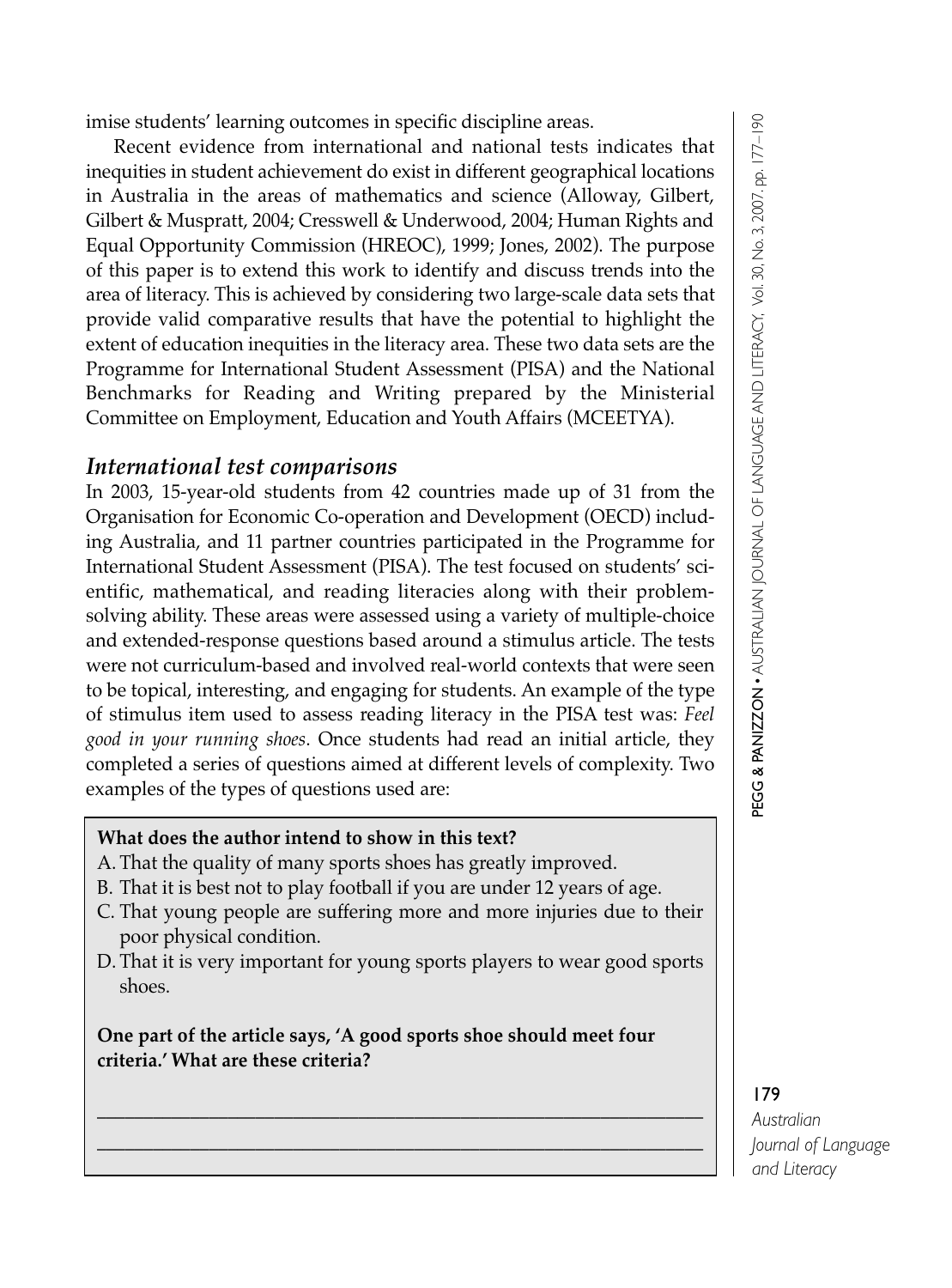The raw data emerging from the PISA test were provided to various organisations in each country with the Australian Council for Educational Research (ACER) contracted to analyse the Australian data. Subsequently, only secondary analyses of the data are possible either from the PISA website or from various monographs published by the ACER.

In 2003 the PISA test involved 12,500 students selected randomly from 321 schools across Australia (Thomson, Cresswell & De Bortoli, 2004). Approximately 70% of these schools were in metropolitan areas, 27% in regional areas, and only 3% of schools were located in remote areas of Australia. The OECD mean score for reading literacy was 494 while the Australian mean score was 525. Finland, with a mean of 543, was the only participating country to significantly outperform Australia for reading literacy (Thomson et al., 2004).

Overall, the PISA results demonstrated that Australian students achieved more highly or at an equivalent standard to most of our traditional Western partners, including the United Kingdom and the United States. Gender differences emerged for all countries (except Liechtenstein and Macao-China), with females significantly outperforming male students in reading literacy. In Australia, the mean score for female students was 545, while the mean score for male students was 506 points (Thomson et al., 2004). This represents a national gender difference in reading literacy of approximately 0.4 of a standard deviation (Thomson et al., 2004).

Similarly, analyses conducted across the states and territories of Australia identified that students in the ACT achieved significantly higher results for reading literacy with a mean score of 549 (see Table 1).

The results presented in Table 1 indicate that the Australian Capital Territory, Western Australia, South Australia and New South Wales achieved means that were statistically similar when compared as a group, while Queensland, Victoria, Tasmania and the Northern Territory were statistically similar to each other (Thomson et al., 2004). However, students in the Australian Capital Territory and Western Australia performed significantly higher (see ↑) than students from Queensland, Victoria, Tasmania and the Northern Territory. As a specific example, students from South Australia achieved significantly higher benchmark results than students in Victoria, Tasmania, and the Northern Territory (see  $\downarrow$ ) while they achieved statistically similar results to students from Queensland and New South Wales (see •) (Thomson et al., 2004).

To explore potential differences further, results were analysed across geographical locations (Thomson et al., 2004) using the MCEETYA Schools Geographic Location Classification (MSGLC) (Figure 1). The Standard Error (*SE*) bar expresses the variation about the mean. The obvious lack of overlap between the *SE* bars provides a visual cue that these results identify major differences and when analysed statistically were significant at  $p = .05$ .

# PEG G & PA NIZ Z O N • AUSTRALIA Z<br>N JOUR<br>Z AL OF LA N GUA GE A N D LITERA CY, Vol. 30, No. 3, 2007. pp. 177–190

#### 180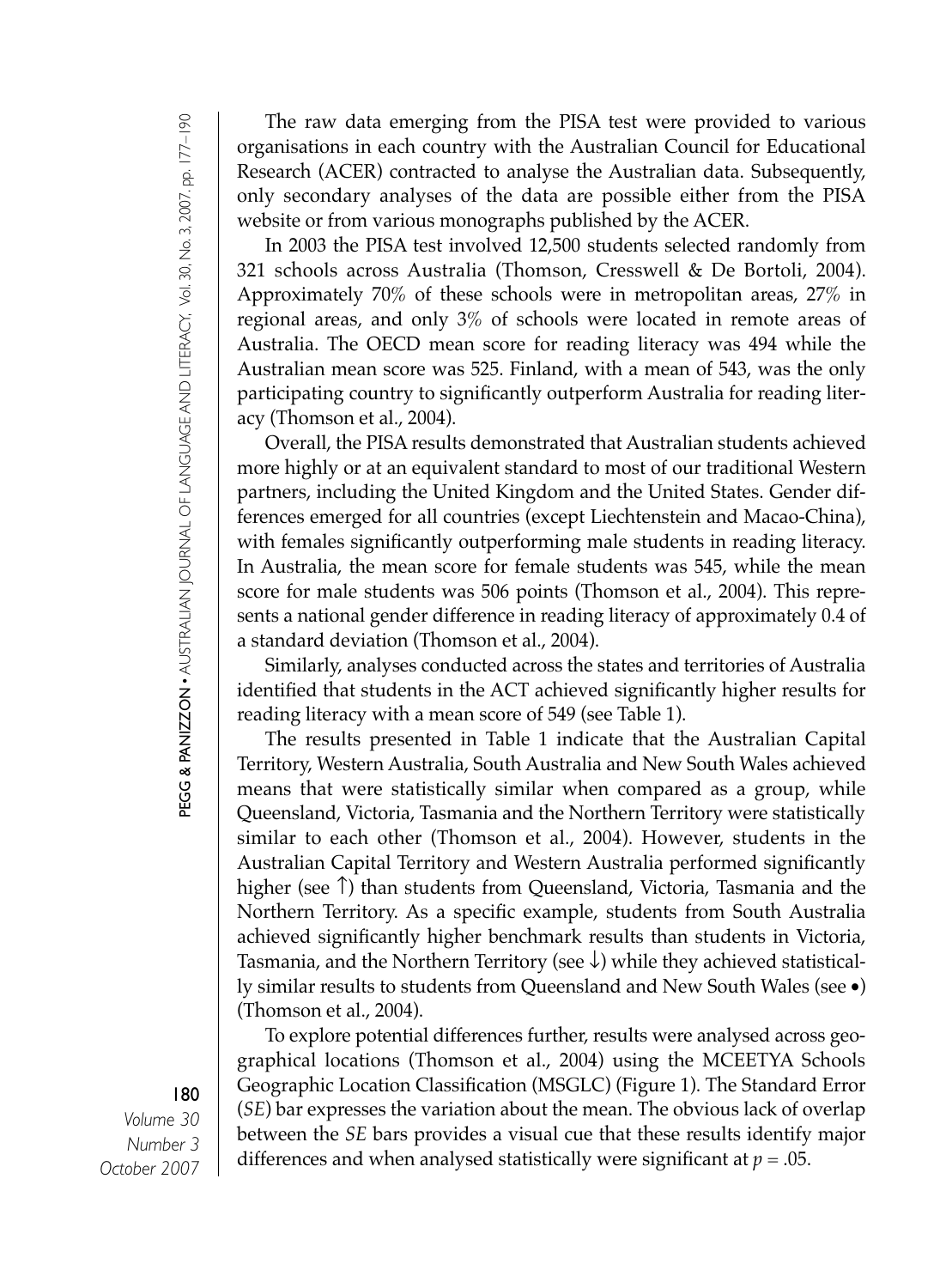**Table 1.** Multiple comparisons for reading literacy achievement by state/territories.

|            |     | Mean Mean ACT |     | WA  | SA  | <b>NSW</b> | QLD | VIC. | <b>TAS</b> | NT  |
|------------|-----|---------------|-----|-----|-----|------------|-----|------|------------|-----|
|            |     | <b>SE</b>     | 549 | 546 | 532 | 530        | 517 | 514  | 508        | 496 |
|            |     |               | 6.0 | 4.3 | 4.3 | 4.3        | 8.1 | 5.0  | 7.2        | 6.1 |
| ACT        | 549 | 6.0           |     |     |     |            |     |      |            |     |
| <b>WA</b>  | 546 | 4.3           |     |     |     |            |     |      |            |     |
| <b>SA</b>  | 532 | 4.3           |     |     |     |            |     |      |            |     |
| <b>NSW</b> | 530 | 4.3           |     |     |     |            |     |      |            |     |
| QLD        | 517 | 8.1           |     |     |     |            |     |      |            |     |
| VIC        | 514 | 5.0           |     |     |     |            |     |      |            |     |
| <b>TAS</b> | 508 | 7.2           |     |     |     |            |     |      |            |     |
| NT         | 496 | 6.1           |     |     |     |            |     |      |            |     |

Note: Read across the row to compare a state's/territory's performance with the performance of each state/territory listed in the column heading (Thomson et al., 2004).

↑ Average performance statistically significantly higher than in comparison state/territory.

• No statistically significant difference from comparison state/territory.

↓ Average performance statistically significantly lower than in comparison state/territory.





PEG G & PA NIZ Z O N • AUSTRALIA Z<br>N JOU<br>Z AL OF LA N GUA GE A N D LITERA CY, Vol. 30, No. 3, 2007. pp. 177–190

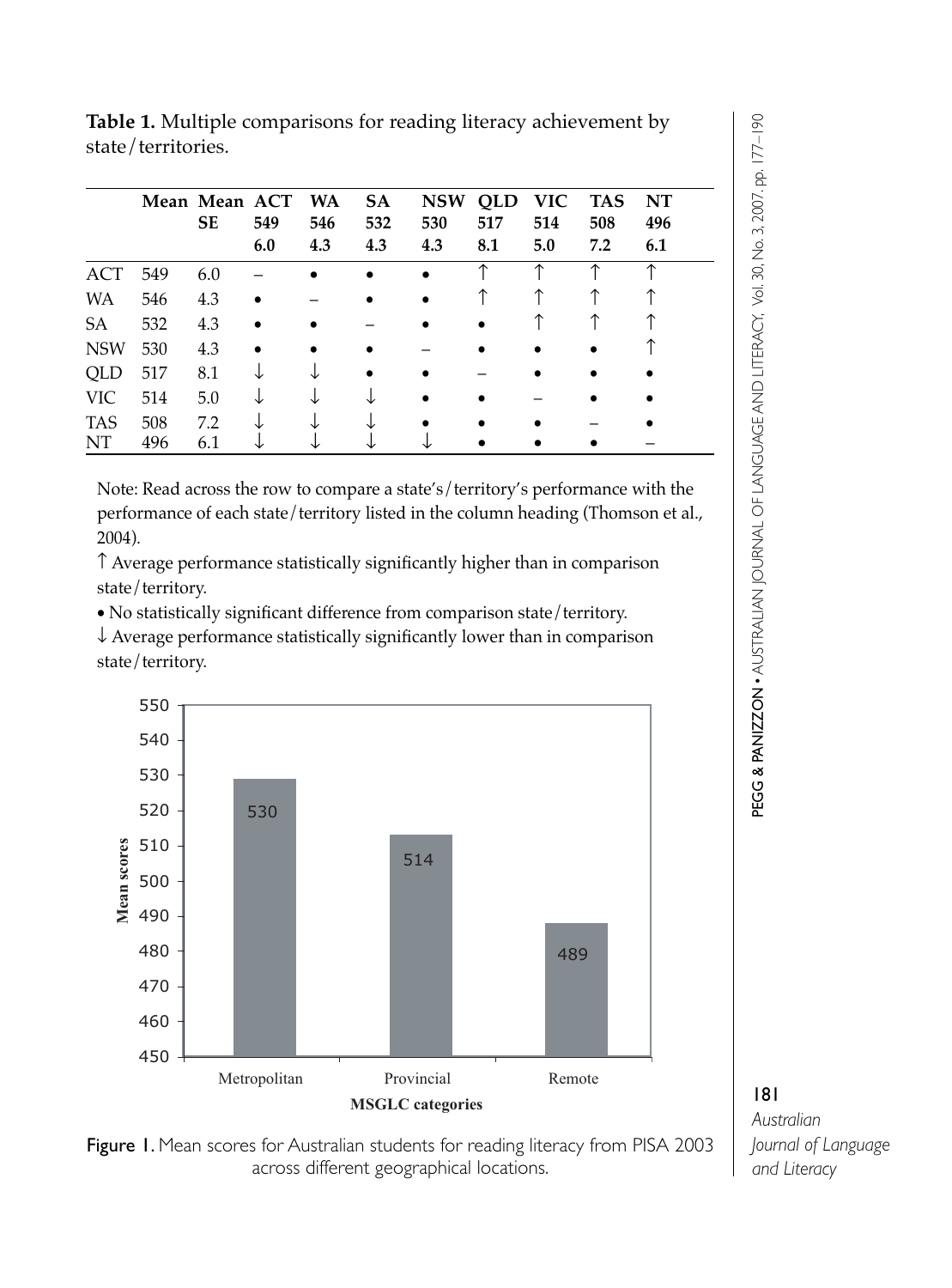Overall, these 2003 PISA results indicate that students attending metropolitan schools achieved significantly higher results for reading literacy in the PISA test than students attending provincial schools, with these students demonstrating significantly better results for reading literacy than students attending remote schools.

#### *National benchmarking comparisons*

In 1997 all Ministers of Education in Australia agreed to ensure that 'every child commencing school from 1998 will achieve a minimum acceptable literacy and numeracy standard within four years' (MCYEETYA, 2007, p. 2). To achieve this goal, National Benchmarks for Years 3, 5 and 7 in writing, reading, and numeracy were developed with students being assessed against these benchmarks each year. The national results for 1999-2005 are published in reports available at

http://www.vcaa.vic.edu.au/prep10/aim/parents/nationalbenchmarks/nationalbenchmarks.html.

An important addition to the reports in 2003 was an analysis of student performance according to metropolitan, provincial, remote, and very remote geographical locations. This provided comparative data about student achievement across Australian locations using the same metric. This section considers the data for writing first, followed by data associated with reading benchmarks.

For writing, the emergent results provided in Figures 2, 3 and 4 consider



182 *Volume 30 Number 3 October 2007*

PEG G & PA

NIZ Z O N

• AUSTRALIA

Z<br>N JOUR<br>Z

AL OF LA

N GUA

GE A N D LITERA

CY, Vol. 30, No. 3, 2007. pp. 177–190

**Figure 2.** Percentage of Year 3 students achieving the writing benchmark across geographical locations (with 95% confidence level).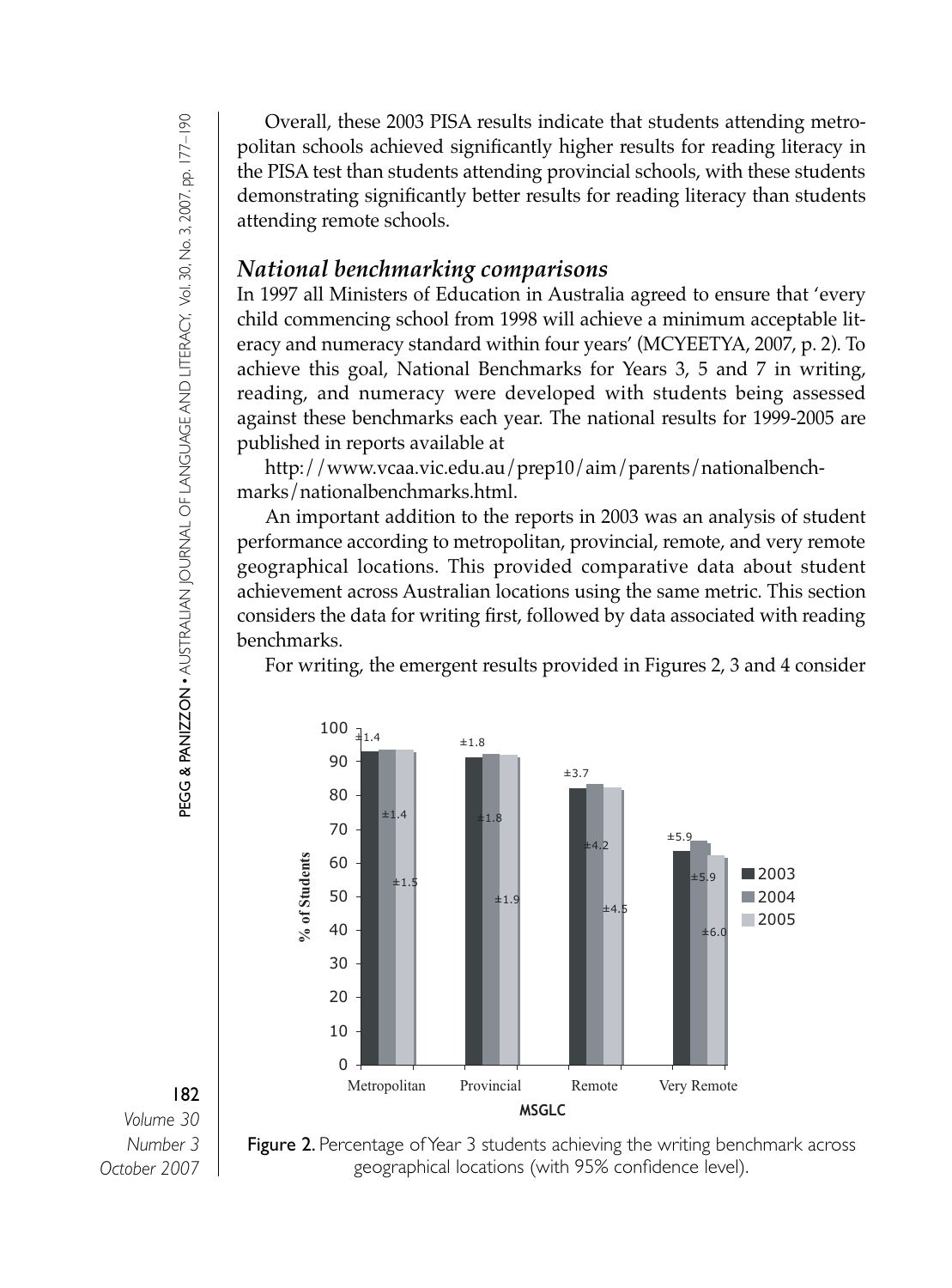the student populations for Years 3, 5 and 7 respectively.

Considering Year 3 students, the pattern in Figure 2 shows a general decrease in student attainment of the writing benchmarks as distance from metropolitan centres increases. In particular, there is a major decrease in achievement between remote and very remote locations. To help interpret these differences further, numbers (standard errors) are provided on each column. For example, in 2005 approximately 94% of Year 3 students in metropolitan areas achieved the writing benchmarks. The  $\pm$  1.5 (on this column) indicates that there is a 95% chance that the true percentage is between 92.5 – 95.5 %. In contrast, 63  $\pm$  6 % (i.e., between 57 – 69%) of students in very remote areas achieved the same benchmarks.

A similar pattern is identifiable for Year 5 students shown in Figure 3.



Figure 3. Percentage of Year 5 students achieving the writing benchmark across geographical locations (with 95% confidence level).

Clearly, there is a general decrease in the percentage of Year 5 students achieving the benchmarks in remote and very remote areas. However, when Year 5 results are compared with those from Year 3, the gap between provincial, and remote and very remote areas has widened further. This trend becomes even more evident in the Year 7 results (Figure 4).

A comparison of students' performances for the reading benchmarks produces similar patterns to those presented above for writing. In terms of Year 3 students (Figure 5), similar proportions of students in both metropolitan and provincial areas achieved the benchmarks over the three-year period. The first noticeable gap in performance emerges for remote areas but this increases with students located in very remote areas.

# PEG G & PA NIZ Z O N • AUSTRALIA Z<br>N JOU<br>Z AL OF LA N GUA GE A N D LITERA CY, Vol. 30, No. 3, 2007. pp. 177–190

#### 183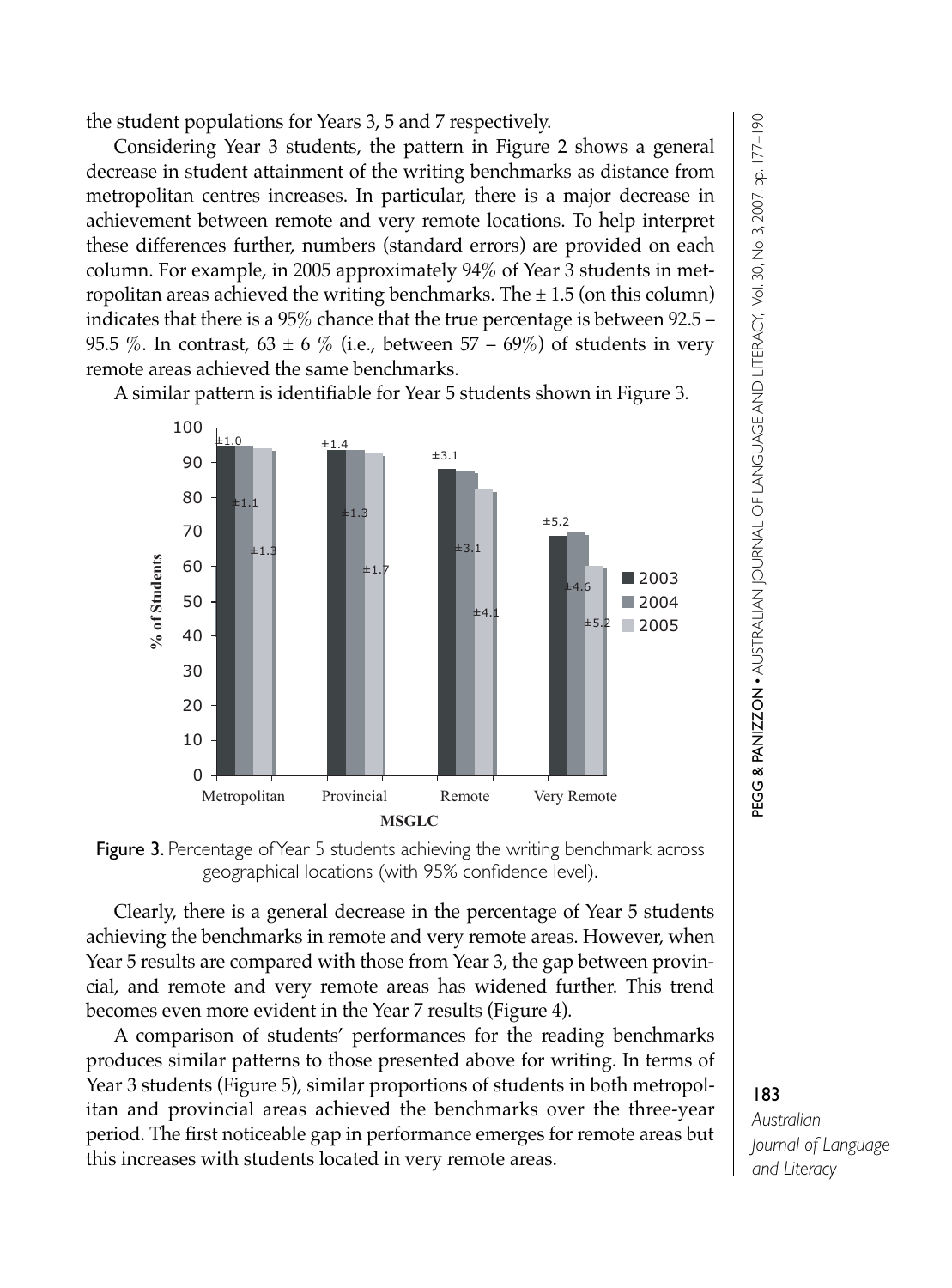

PEG G & PA NIZ Z O N • AUSTRALIA Z<br>N JOUR<br>Z AL OF LA N GUA GE A N D LITERA CY, Vol. 30, No. 3, 2007. pp. 177–190

184 *Volume 30 Number 3 October 2007*

Figure 5. Percentage of Year 3 students achieving the reading benchmark across geographical locations (with 95% confidence level).

**MSGLC**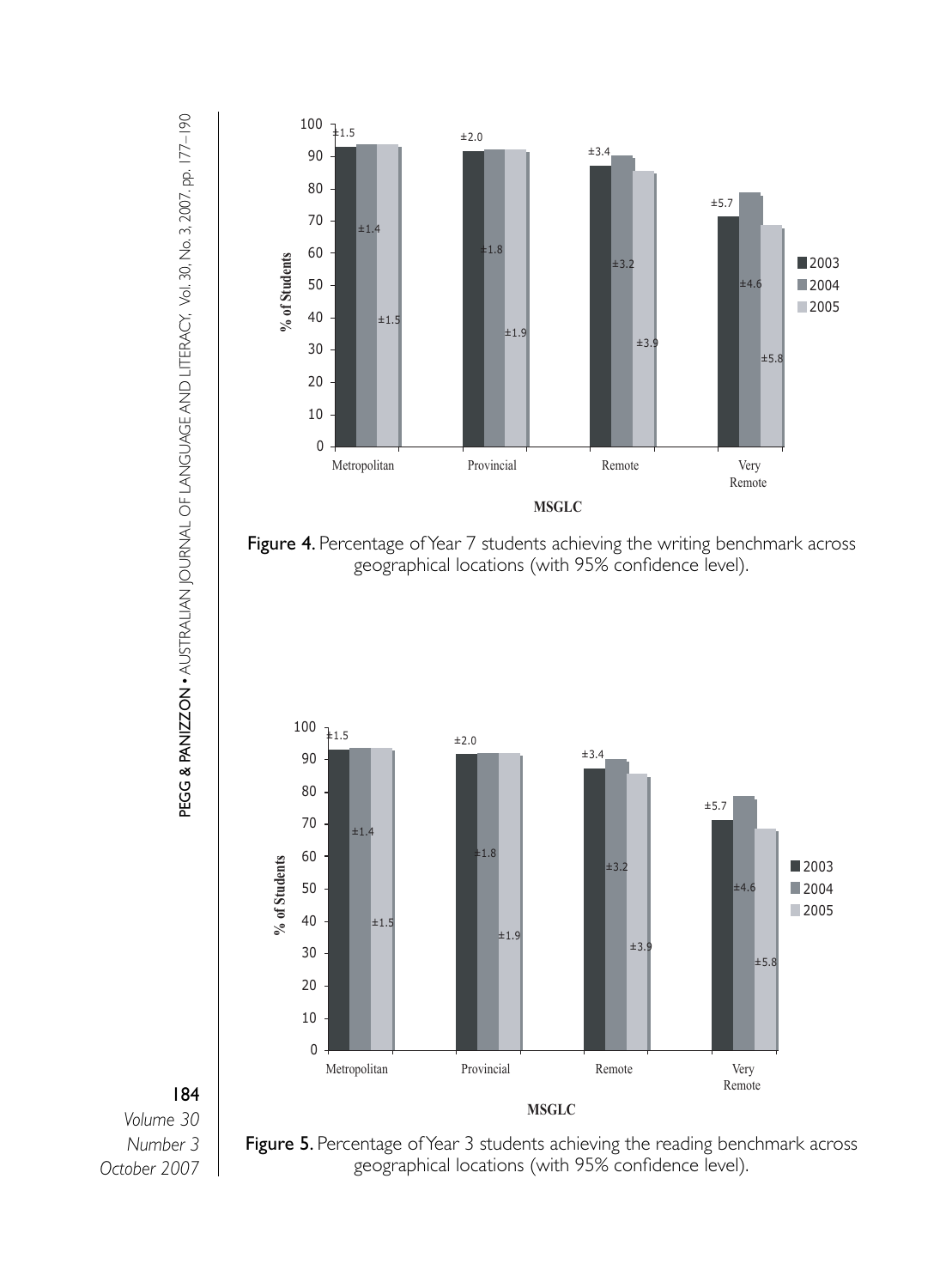

Figure 6. Percentage of Year 5 students achieving the reading benchmark across geographical locations (with 95% confidence level).



Figure 7. Percentage of Year 7 students achieving the reading benchmark across geographical locations (with 95% confidence level).



185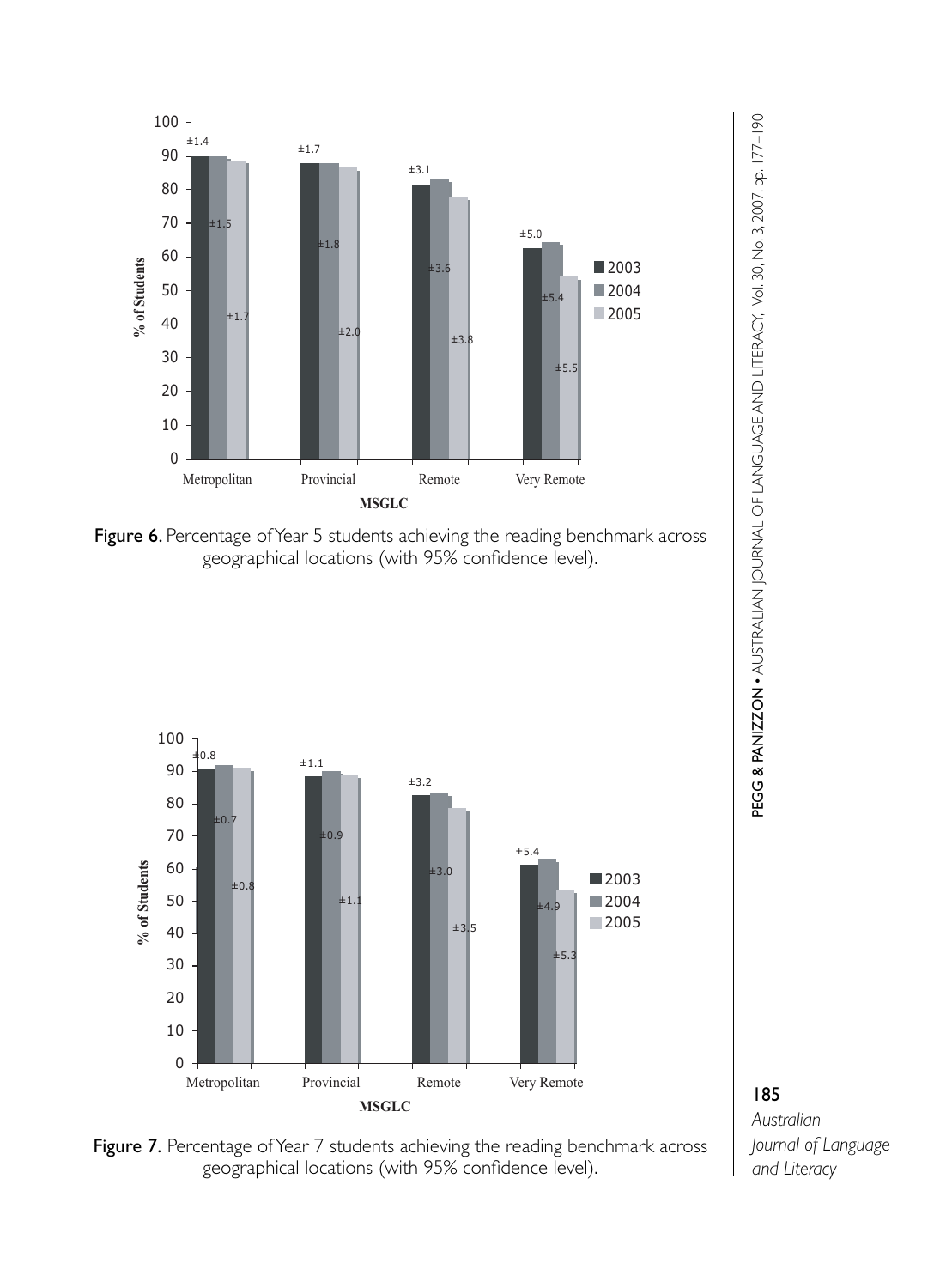The results for the Year 5 reading benchmarks (Figure 6) mirror the pattern above in Figure 5. The difference identifiable here is that there is a general decrease in the proportion of students achieving the benchmarks over the four locations when compared to the younger cohort. This trend is exemplified again in relation to Year 7 students (Figure 7).

Overall, the benchmarking data sets for writing and reading show:

- a higher percentage of students in metropolitan areas achieve the benchmarks than students in remote and very remote areas
- students in provincial areas achieve similar results to students in metropolitan areas
- an initial gap appears between provincial and remote areas, and this widens between remote and very remote locations and
- the 2005 results for remote and very remote locations were lower than those attained for writing and reading in 2003, while this distinction did not appear for students in metropolitan and provincial areas.

### *Discussion and implications for educators*

In considering the results presented above it is clear that there is a difference between the academic performance of students in remote and very remote areas compared to their peers in metropolitan and provincial locations. This immediately raises the question: *Why should such differences exist?* Clearly, one important component overlooked in these comparisons is the achievement of Indigenous students in relation to literacy (Thomson et al., 2004). At present, data are not available to quantify statistically whether the lower achievement of students in remote and very remote locations is related solely to the performance of Indigenous students or whether this is a broader issue. This is because the national benchmarking reports identify data for *Indigenous* students and *All* students without comparing Indigenous to non-Indigenous students. However, evidence based on proportions within the general population would suggest that the differences in student achievement for literacy identified in this paper are universal and not only related to Indigenous education.

Another confounding factor to consider with geographical location is socio-economic status (Canadian Council for Learning, 2006; Cresswell & Underwood, 2004; Howley, 2003; Williams, 2005). As referred to earlier, a large proportion of households in rural municipalities receive an income at least 10% below the national average (Squires, 2003). Clearly, the availability of higher earnings allows parents greater flexibility to support financially students accessing wider learning opportunities. However, even when socioeconomic status is controlled as a variable during statistical analyses, differences are still identifiable between metropolitan and rural areas (Lyons et al., 2006).

PEG G & PA NIZ Z O N • AUSTRALIA Z<br>N JOUR<br>Z AL OF LA N GUA GE A N D LITERA CY, Vol. 30, No. 3, 2007. pp. 177–190

#### 186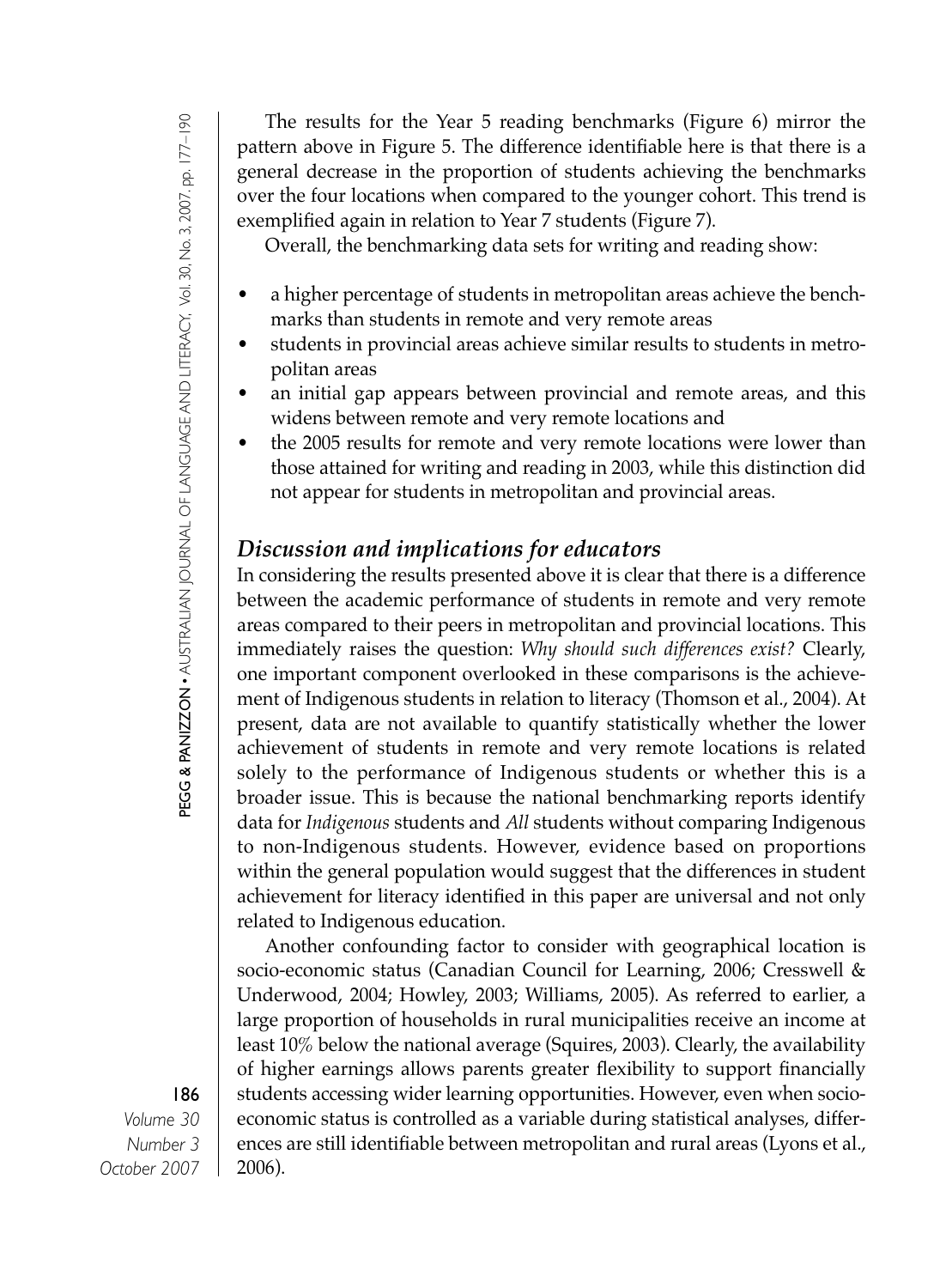Further explanations identified for variations in student achievement include the lack of specialist teachers with appropriate teaching qualifications (Harris et al., 2005), limited professional development opportunities (Vinson, 2002), feelings of isolation by teachers (Roberts, 2005), and inadequate pre-service teacher preparation (Boylan, 2003). While media attention often focuses on the role and impact of teachers on student achievement, given the close link between rural schools and their communities this perception represents a major oversimplification of a complex interplay that exists among a range of factors within any community. While teachers are critical and what they do in the classroom accounts for 30% of the variance in student learning (Hattie, 2003) there are factors beyond schooling that impact on the situation. Hence, this is why there is no simple solution to ameliorate the situation.

Although efforts have been attempted by state and territory educational authorities to address issues related to variations in student achievement for literacy, these often have minimal impact. Given the complexity of the problem identified here, a coordinated approach involving a range of stakeholders is necessary to address the inequity in a holistic manner. While the focus of this paper is about literacy that underpins all subject areas, it is necessary to consider the broader implications concerning ways of improving learning opportunities for all students in rural areas.

It was this realisation that led to the development of the National Framework for Rural and Remote Education by MCEETYA in 2001 (MCEETYA Task Force, 2001). The framework was the outcome of collaborative work undertaken in response to the Human Rights and Equal Opportunity Commission (HREOC, 1999) National Inquiry into Rural and Remote Education. Overall, it was designed to:

- provide a framework for the development of nationally agreed policies and support services
- promote consistency in the delivery of high quality education services to rural and remote students and their families
- provide reference points and guidance for non-government providers of services and support for education in rural and remote areas and
- facilitate partnership building between government and non-government providers of services and support related to the provision of education in regional, rural and remote locations.

The framework provided an underlying philosophical position, drawn from extensive research findings that argued for the type of inter-governmental and inter-agency collaboration required to really 'make a difference'. Despite an agreement that practical action would follow to ensure improvement for children and students in rural and remote Australia, unfortunately little has resulted from this initiative (Lyons et al., 2006).

PEG G & PA NIZ Z O N • AUSTRALIA Z<br>N JOU<br>Z AL OF LA N GUA GE A N D LITERA CY, Vol. 30, No. 3, 2007. pp. 177–190

#### 187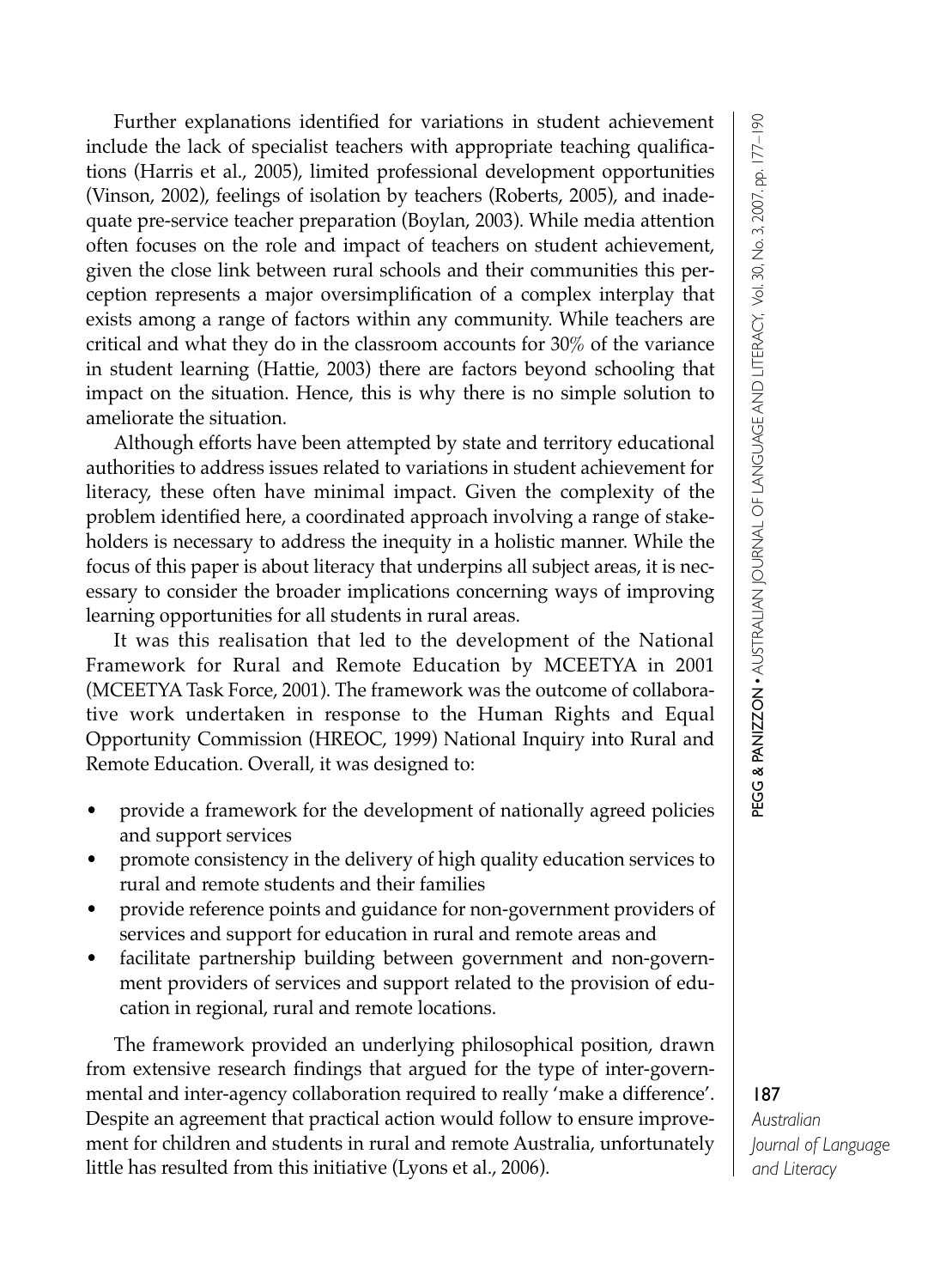PEG G & PA NIZ Z O N • AUSTRALIA Z<br>N JOUR<br>Z AL OF LA N GUA GE A N D LITERA CY, Vol. 30, No. 3, 2007. pp. 177–190

#### 188

*Volume 30 Number 3 October 2007*

The principal recommendation emerging from the SiMERR National Survey (Lyons et al., 2006) proposed the development of a National Rural School Education Strategy to fulfill the mandate initiated by the original Taskforce and mapped by the Framework, while avoiding the same fate. The National Strategy would be the most effective mechanism whereby consensus views could be turned into coordinated and focused actions.

The National Rural School Education Strategy would be expected to address service delivery to rural and regional communities in a cost effective way, recognising that such communities have many differences and that this will require solutions tailored to the community and the context. It will also be important that the National Rural School Education Strategy builds on existing programs and services, and ensures appropriate linkages between stakeholders.

### *Conclusions*

This paper explored the underachievement of rural and remote students in the area of literacy when compared to the performance of students in metropolitan areas of Australia. By utilising the PISA 2003 and National Benchmark data for literacy we addressed issues of previous concern from educators about the validity and reliability of results along with their representativeness of the Australian context. Overall, the results from both data sets show patterns of inequity concerning student achievement in writing and reading that are critical, particularly in relation to remote and very remote locations.

Our aim here is not to lay blame but to place the issue of lower student achievement in particular geographical locations onto the educational and political agenda. It is clear from the previous studies undertaken in relation to rurality that the inequity highlighted here is not a new entity, but has persisted for considerable time. This is also not surprising given the complex relationship that exists between rural and remote schools and the broader communities in which they exist.

The disparity in educational outcomes of students in writing and reading literacy identified in this paper across geographic contexts is similar to those in the mathematics and science areas. It is our belief that while there needs to be educational strategies put in place across different learning areas to address this situation, this must be accompanied by a more holistic focus that considers the suite of broader factors impacting on student achievement. While we believe that those responsible for coordinating and implementing holistic strategies to harness the strengths of rural and remote communities should be from education, there needs to be a truly national agenda if the currently identified inequity is to be overcome.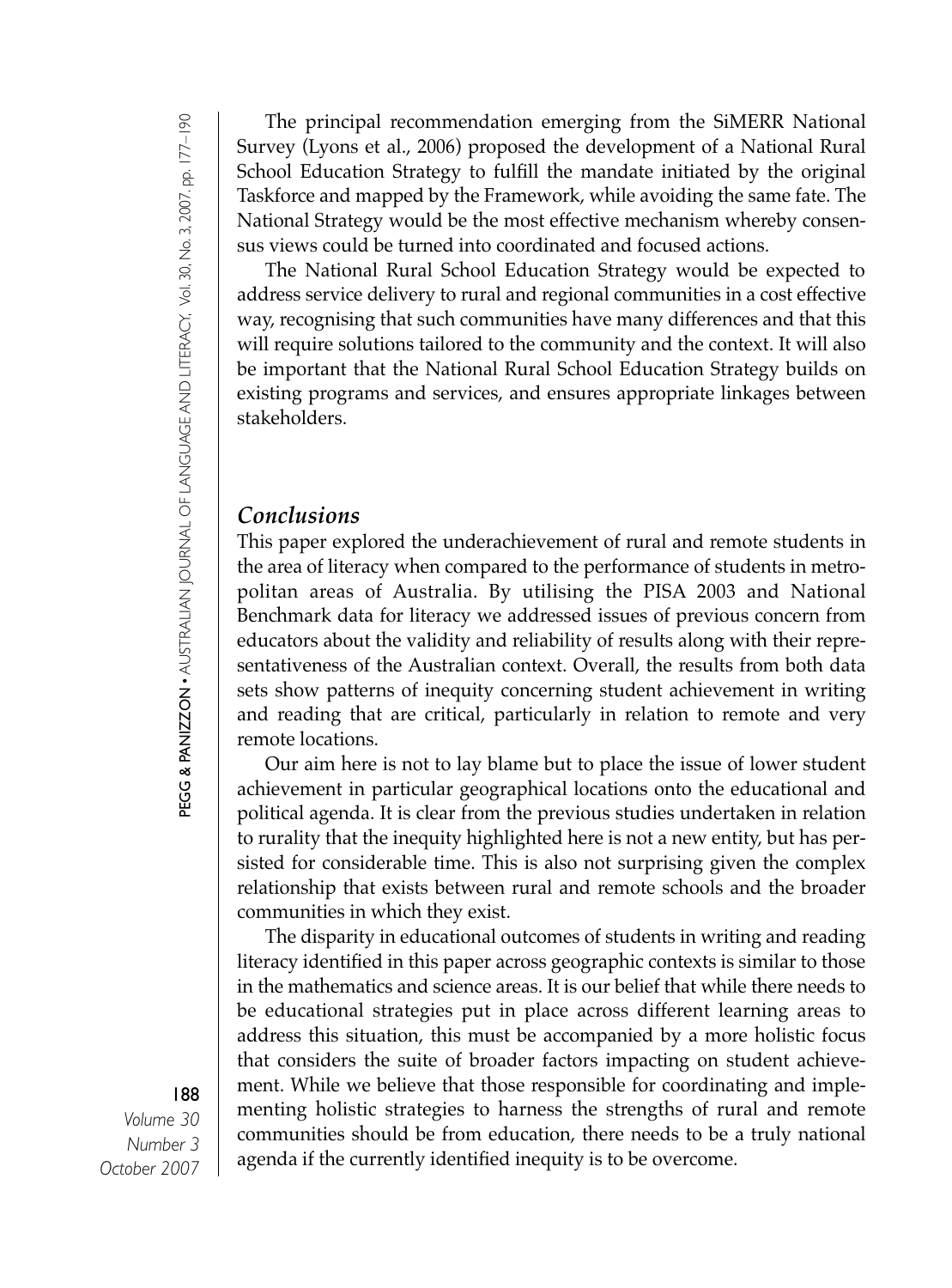# PEG G & PA NIZ Z O N • AUSTRALIA Z<br>N JOU<br>Z AL OF LA N GUA GE A N D LITERA CY, Vol. 30, No. 3, 2007. pp. 177–190

#### **References**

- Alloway, N., Gilbert, P., Gilbert, R. & Muspratt, S. (2004). *Factors Impacting on Student Aspirations and Expectations in Regional Australia.* Canberra, ACT: Department of Education, Science and Training.
- Arnold, P. (2001). Review of contemporary issues for rural schools. *Education in Rural Australia*, *11*(1), 30–42.
- Boylan, C. (2003). Putting rural into preservice teacher education. Paper presented at the joint Australian Association for Research in Education/New Zealand Association for Research in Education Conference, Auckland. Retrieved August 2005, fromhttp://www.aare.edu.au/03pap/alpha.htm
- Boylan, C. & McSwan, D. (1998). Long-staying rural teachers: Who are they? *Australian Journal of Education*, *42*(1), 1–12.
- Boylan, C., Sinclair R., Smith, A., Squires, D., Edwards, J., Jacob, A., O'Malley, D. & Nolan, B. (1993). Retaining teachers in rural schools: Satisfaction, commitment, and lifestyles. *Rural Education Issues: An Australian Perspective, Key Paper 3*.
- Canadian Council on Learning (2006). *Lessons in Learning*. Retrieved February 2007, from www.ccl-cca.ca/CCL/Reports/LessonsInLearning/LiL1March2006.htm
- Cresswell, J. & Underwood, C. (2004). *Location, Location, Location: Implications of Geographic Situation on Australian Student Performance in PISA 2000*. Australian Council for Educational Research Monograph (No. 58). Camberwell, ACT: Australian Council for Educational Research.
- Harris, K., Jensz, F. & Baldwin, G. (2005). *Who's Teaching Science? Meeting the Demand for Qualified Science Teachers in Australian Secondary Schools.* Report prepared for Australian Council of Deans of Science by the Centre for the Study of Higher Education. Melbourne, VIC: University of Melbourne.
- Hattie, J. (2003). Teachers make a difference: What is the research evidence? Keynote address to the Australian Council for Educational Research Annual Conference. Melbourne, Victoria. Retrieved February 2007, from *www*.visionschools.co.nz/assets/documents/john\_hattie.PDF
- Herrington, A. & Herrington, J. (2001). Web-based strategies for professional induction in rural, regional and remote areas. Retrieved August 2005, from http://www.aare.edu.au/01pap/her01711.htm
- Howley, C. (2003). Mathematics achievement in rural schools. *ERIC Digest*. Retrieved February 2007, from www.ael.org/digests/edorc03-3.pdf
- Human Rights and Equal Opportunity Commission (HREOC) (1999). *Bush Talks*. Sydney: Commonwealth of Australia. Retrieved from http://www.hreoc.gov.au/ human\_rights/rural\_australians/bushtalks/index.html
- Isolated Children's Parents' Association (ICPA) (1999). Submission to the National Inquiry into Rural and Remote Education.
- Jones, R. (2002). *Education Participation and Outcomes by Geographic Location*. Camberwell, ACT: Australian Council for Educational Research.
- Lyons, T., Cooksey, R., Panizzon, D., Parnell, A. & Pegg, J. (2006). Science, ICT and mathematics education in rural and regional Australia: The SiMERR national survey. A research report prepared for the Department of Education, Science and Training. Retrieved from http://www.dest.gov.au
- MCEETYA (1999). *The Adelaide Declaration on National Goals for Schooling in the Twenty-first Century*. Retrieved September 2005, from
- http://www.mceetya.edu.au/nationalgoals/natgoals.htm
- MCEETYA Task Force on Rural and Remote Education, Training, Employment and Children's Services (2001). *National Framework for Rural and Remote Education*. Retrieved April 2006, from http://www.mceetya.edu.au/pdf/rural.pdf